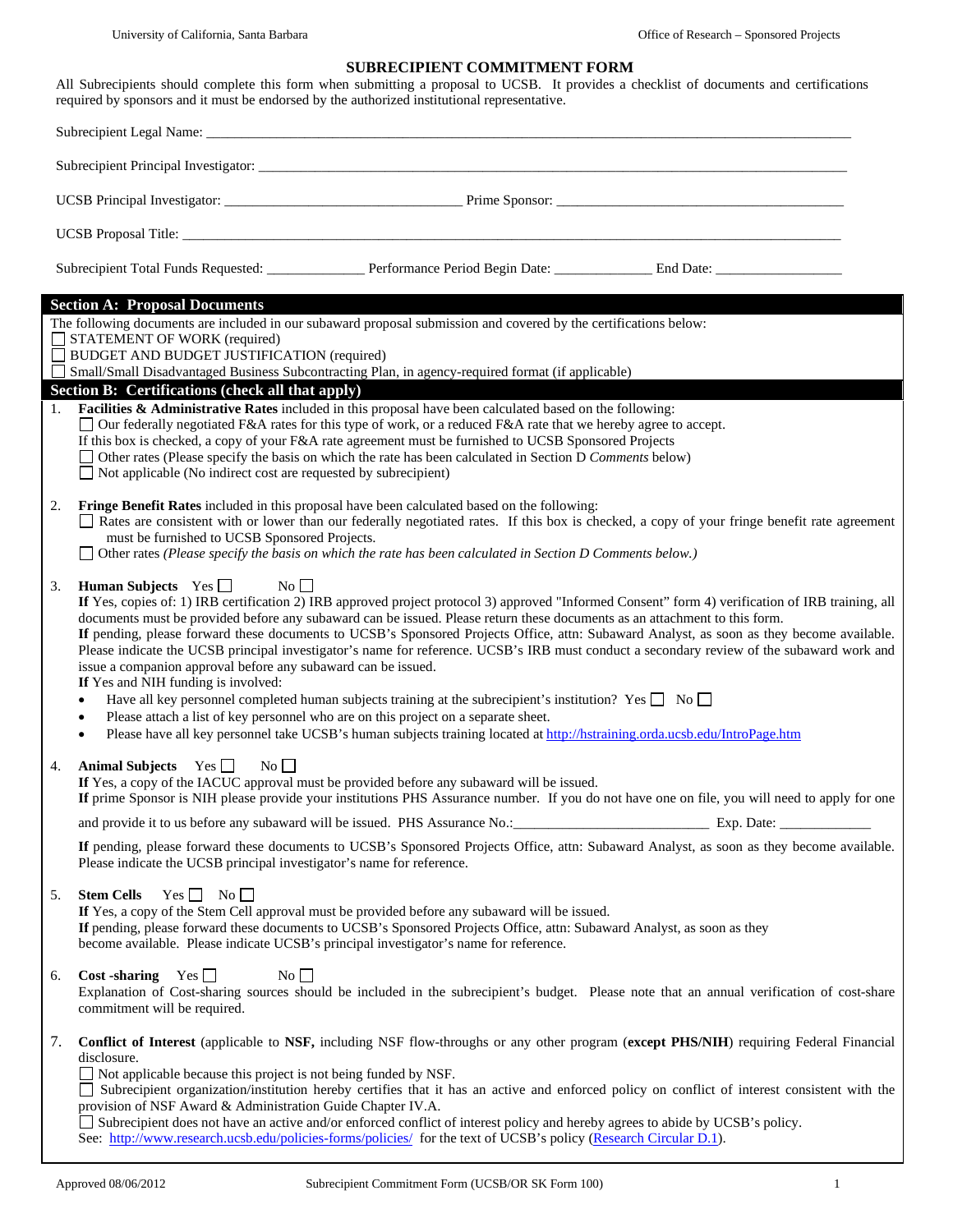$\overline{\phantom{a}}$ 

| 8.                                                                                                                                                                                                                                                                                                                                                                                                                        | Public Health Service Financial Conflict of Interest (applicable to projects funded by PHS/NIH, or any other program requiring DHHS<br>Financial Conflict of Interest disclosure)                                                                                                                                                                                |                                                                                   |  |  |
|---------------------------------------------------------------------------------------------------------------------------------------------------------------------------------------------------------------------------------------------------------------------------------------------------------------------------------------------------------------------------------------------------------------------------|------------------------------------------------------------------------------------------------------------------------------------------------------------------------------------------------------------------------------------------------------------------------------------------------------------------------------------------------------------------|-----------------------------------------------------------------------------------|--|--|
|                                                                                                                                                                                                                                                                                                                                                                                                                           |                                                                                                                                                                                                                                                                                                                                                                  |                                                                                   |  |  |
|                                                                                                                                                                                                                                                                                                                                                                                                                           |                                                                                                                                                                                                                                                                                                                                                                  |                                                                                   |  |  |
|                                                                                                                                                                                                                                                                                                                                                                                                                           | [2] [2] I will follow the Conflict of Interest policy established and enforced by the University of California, Santa Barbara. List the names of<br>individuals working on this project that are responsible for the design, conduct, or reporting of the research.                                                                                              |                                                                                   |  |  |
|                                                                                                                                                                                                                                                                                                                                                                                                                           | See: http://www.research.ucsb.edu/compliance/conflict-of-interest/ for the text of UCSB's policy (Research Circular D.1). Attach 900-U PHS                                                                                                                                                                                                                       |                                                                                   |  |  |
|                                                                                                                                                                                                                                                                                                                                                                                                                           | Disclosure of Financial Conflict of Interest Form for each individual named below. Each individual listed below will also have to complete the<br>UCSB's Conflict of Interest Training (training available at http://www.research.ucsb.edu/compliance/conflict-of-interest/ before engaging in                                                                   |                                                                                   |  |  |
|                                                                                                                                                                                                                                                                                                                                                                                                                           | research related to this PHS-Funded award and once every four years thereafter.<br>Disclosure of FCI Form Attached                                                                                                                                                                                                                                               |                                                                                   |  |  |
|                                                                                                                                                                                                                                                                                                                                                                                                                           |                                                                                                                                                                                                                                                                                                                                                                  | ⊔                                                                                 |  |  |
|                                                                                                                                                                                                                                                                                                                                                                                                                           |                                                                                                                                                                                                                                                                                                                                                                  | $\Box$                                                                            |  |  |
|                                                                                                                                                                                                                                                                                                                                                                                                                           |                                                                                                                                                                                                                                                                                                                                                                  | $\Box$                                                                            |  |  |
|                                                                                                                                                                                                                                                                                                                                                                                                                           | Investigator/Key Personnel:                                                                                                                                                                                                                                                                                                                                      | $\Box$                                                                            |  |  |
|                                                                                                                                                                                                                                                                                                                                                                                                                           |                                                                                                                                                                                                                                                                                                                                                                  | $\Box$                                                                            |  |  |
| 9.                                                                                                                                                                                                                                                                                                                                                                                                                        | Ethics in Research Training (applicable to projects funded by NSF)                                                                                                                                                                                                                                                                                               |                                                                                   |  |  |
|                                                                                                                                                                                                                                                                                                                                                                                                                           | $\Box$ Not applicable because this project is not being funded by NSF.<br>Subrecipient organization/institution hereby certifies that it will ensure that all undergraduates, graduate students, and postdoctoral<br>researchers who will be supported by this NSF proposal will be trained on the oversight in the responsible and ethical conduct of research. |                                                                                   |  |  |
|                                                                                                                                                                                                                                                                                                                                                                                                                           | 10. Debarment, Suspension, Proposed Debarment                                                                                                                                                                                                                                                                                                                    |                                                                                   |  |  |
|                                                                                                                                                                                                                                                                                                                                                                                                                           | Is the PI or any other employee or student participating in this project, debarred, suspended or otherwise excluded from or ineligible for<br>participation in federal assistance programs or activities? Yes $\Box$<br>No $\Box$ (If "yes," please explain in Section D Comments below.)                                                                        |                                                                                   |  |  |
|                                                                                                                                                                                                                                                                                                                                                                                                                           | The Organization Certifies they: (answer all questions below)                                                                                                                                                                                                                                                                                                    |                                                                                   |  |  |
| $\Box$ are $\Box$ are not presently debarred, suspended, proposed for debarment, or declared ineligible for award of federal contracts<br>$\Box$ are $\Box$ are not presently indicted for, or otherwise criminally or civilly charged by a government agency.<br>$\Box$ have $\Box$ have not within three (3) years preceding this offer, been convicted of or had a civil judgment rendered against them for commission |                                                                                                                                                                                                                                                                                                                                                                  |                                                                                   |  |  |
|                                                                                                                                                                                                                                                                                                                                                                                                                           |                                                                                                                                                                                                                                                                                                                                                                  |                                                                                   |  |  |
|                                                                                                                                                                                                                                                                                                                                                                                                                           | of fraud or criminal offense in connection with obtaining, attempting to obtain, or performing a public (federal, state, or local) contract or<br>subcontract; violation of Federal or State antitrust statutes relating to the submission of offers; or commissions of contract or subcontract;                                                                 |                                                                                   |  |  |
|                                                                                                                                                                                                                                                                                                                                                                                                                           | violation of Federal or State antitrust statutes relating to the submission of offers; or commission of embezzlement, theft, forgery, bribery,                                                                                                                                                                                                                   |                                                                                   |  |  |
|                                                                                                                                                                                                                                                                                                                                                                                                                           | falsification, or destruction of records, making false statements or receiving stolen property<br>$\Box$ have $\Box$ have not within three (3) years preceding this offer, had one or more contracts terminated for default by any federal agency                                                                                                                |                                                                                   |  |  |
|                                                                                                                                                                                                                                                                                                                                                                                                                           |                                                                                                                                                                                                                                                                                                                                                                  |                                                                                   |  |  |
|                                                                                                                                                                                                                                                                                                                                                                                                                           | 11. Is subrecipient a Historically Black College or University (HBCU)? Yes □ No □                                                                                                                                                                                                                                                                                |                                                                                   |  |  |
|                                                                                                                                                                                                                                                                                                                                                                                                                           | 12. Is subrecipient a for-profit entity? Yes $\Box$ No $\Box$ If Yes, please complete Business Information Form located at                                                                                                                                                                                                                                       | http://www.busserv.ucsb.edu/purchasing/vendorguide.htm#7 and attach to this form. |  |  |
|                                                                                                                                                                                                                                                                                                                                                                                                                           | Section C: Audit Status (check all that apply)                                                                                                                                                                                                                                                                                                                   |                                                                                   |  |  |
|                                                                                                                                                                                                                                                                                                                                                                                                                           | 1. Does the subrecipient receive an annual audit in accordance with OMB Circular A-133? Yes $\Box$<br>$N_0 \Box$<br>Note: A complete copy of subrecipient's most recent audit report, or the Internet URL link to a complete copy, must be furnished to UCSB                                                                                                     |                                                                                   |  |  |
|                                                                                                                                                                                                                                                                                                                                                                                                                           | Sponsored Projects before a subaward can be issued.                                                                                                                                                                                                                                                                                                              |                                                                                   |  |  |
|                                                                                                                                                                                                                                                                                                                                                                                                                           | If No, UCSB requires that the entity complete a Financial Management Systems Questionnaire located at                                                                                                                                                                                                                                                            |                                                                                   |  |  |
|                                                                                                                                                                                                                                                                                                                                                                                                                           | a.<br>http://www.research.ucsb.edu/spo/subawards/ and may require a limited-scope audit before a subaward can be issued.                                                                                                                                                                                                                                         |                                                                                   |  |  |
|                                                                                                                                                                                                                                                                                                                                                                                                                           | If Yes, Has the audit been completed for the most recent fiscal year? Yes $\Box$ No $\Box$<br>b.                                                                                                                                                                                                                                                                 |                                                                                   |  |  |
|                                                                                                                                                                                                                                                                                                                                                                                                                           | If Yes, Was there any audit findings reported? Yes $\Box$ No $\Box$ If Yes, UCSB requires that the entity that is subject to OMB Circular<br>i.<br>A-133 complete a certification of compliance located at http://www.research.ucsb.edu/spo/subawards/                                                                                                           |                                                                                   |  |  |
|                                                                                                                                                                                                                                                                                                                                                                                                                           | <b>Federal Funding Accountability and Transparency Act (FFATA)</b>                                                                                                                                                                                                                                                                                               |                                                                                   |  |  |
|                                                                                                                                                                                                                                                                                                                                                                                                                           | Organizations that have not registered with CCR will need to obtain a DUNS number first and then access the CCR online registration through the<br>CCR home page at https://www.bpn.gov/ccr/default.aspx (U.S. organizations will also need to provide an Employer Identification Number from the                                                                |                                                                                   |  |  |
|                                                                                                                                                                                                                                                                                                                                                                                                                           | Internal Revenue Service that may take an additional 2-5 weeks to become active). Completing and submitting the registration takes approximately                                                                                                                                                                                                                 |                                                                                   |  |  |
|                                                                                                                                                                                                                                                                                                                                                                                                                           | one hour to complete and your CCR registration will take 3-5 business days to process. Subrecipient must maintain their current information in CCR.                                                                                                                                                                                                              |                                                                                   |  |  |
| 1.                                                                                                                                                                                                                                                                                                                                                                                                                        | Location of Subrecipient (full address city, state, congressional district & country:                                                                                                                                                                                                                                                                            |                                                                                   |  |  |
|                                                                                                                                                                                                                                                                                                                                                                                                                           | Note: If primary place of performance is different than Location of Subrecipient, provide location of where project will be<br>performed (City, State, Congressional District, and Country):                                                                                                                                                                     |                                                                                   |  |  |
| 2.                                                                                                                                                                                                                                                                                                                                                                                                                        |                                                                                                                                                                                                                                                                                                                                                                  |                                                                                   |  |  |
| 3.                                                                                                                                                                                                                                                                                                                                                                                                                        | Is Subrecipient owned or controlled by a parent entity? $Yes$<br>$\mathbf{N}\mathbf{o}$                                                                                                                                                                                                                                                                          |                                                                                   |  |  |
|                                                                                                                                                                                                                                                                                                                                                                                                                           | If yes, please provide DUNS Number and location (City, State, Congressional District, and Country) of parent entity:                                                                                                                                                                                                                                             |                                                                                   |  |  |